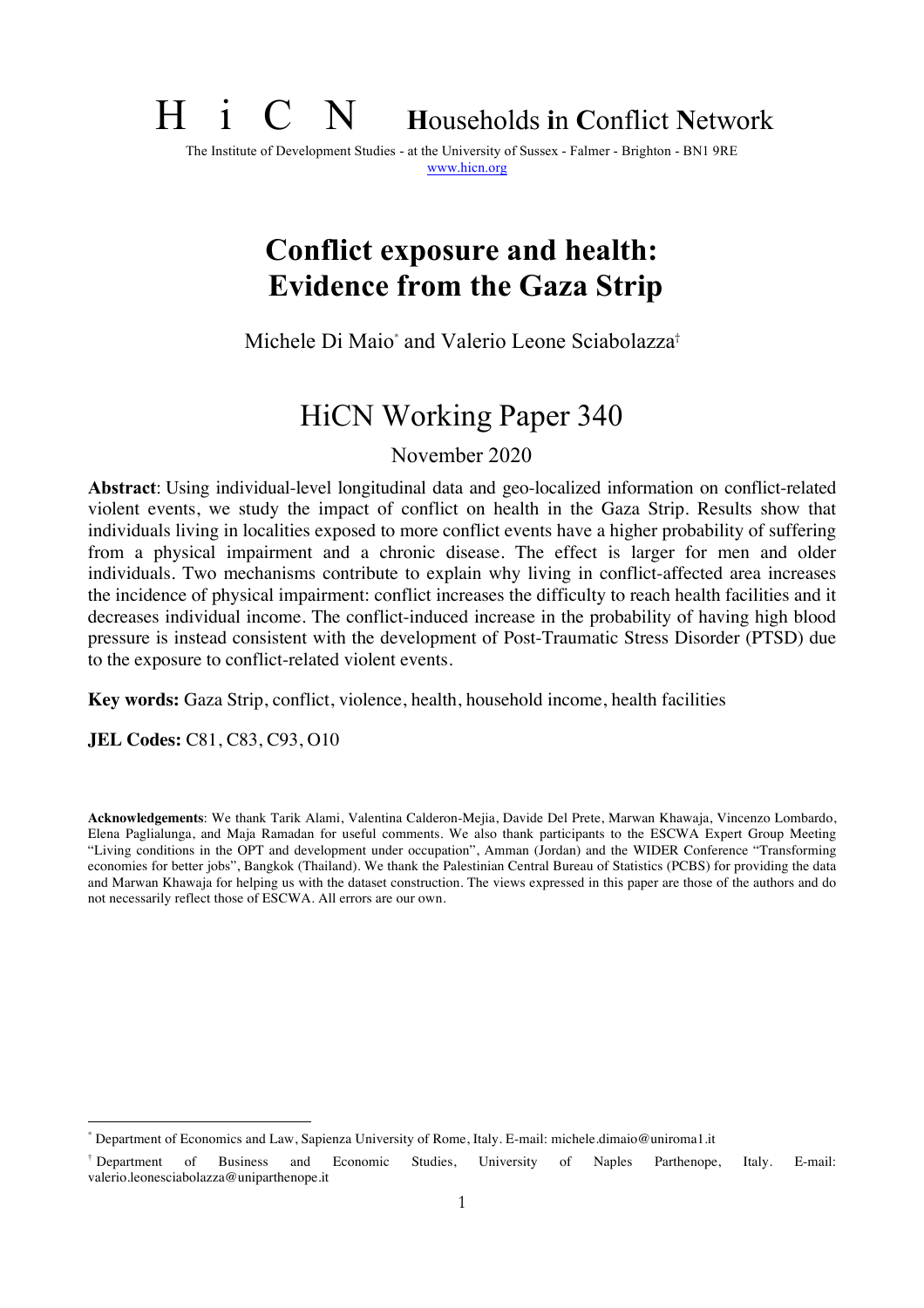# **1. Introduction**

More than 1.4 billion people live in countries affected by violence and conflict (World Bank, 2020)**.**  Medical case studies have consistently documented that being exposed to violence and conflict events is correlated with worse population health conditions (Cohen et al, 2007; Levy and Sidel, 2016). Yet rigorous evidence of a causal effect of conflict exposure on health is still scarce and mostly limited to children's health (Bundervoet et al., 2009; Akresh et al., 2012; Mansour and Rees, 2012; Minoiu and Shemyakina, 2014; Zachary et al., 2018; Tsujimoto and Kijima, 2020).

This paper documents the effect of conflict exposure on health conditions of young and adult individuals in the context of the Gaza-Israel conflict.<sup>1</sup> Taking advantage of unique individual-level longitudinal health information and of detailed geo-localized information on conflict events, we show that higher conflict exposure worsens health conditions of people in the Gaza Strip: living in more conflict-affected localities increases the probability of having a physical impairment and a chronic disease. These effects are heterogeneous across gender and age groups: the effects are larger for men and older individuals. We also provide suggestive evidence on the possible mechanisms explaining these effects. Individuals living in more conflict-exposed localities - even if themselves not directly affected by violence - have a higher probability of suffering from a physical impairment because conflict increases their difficulty to reach health facilities when needed and it decreases individual income, reducing available resources for medications and medical treatments. The conflict-induced increase in the probability of having high blood pressure is instead consistent with the development of Post-Traumatic Stress Disorder (PTSD) due to the exposure to conflict-related violent events.

Our paper is related to different strands of literature. First, it contributes to the economics of conflict literature by providing evidence of the negative effect of conflict exposure on various types of health diseases, by considering both young and adult individuals, and by documenting possible mechanisms explaining these effects. Second, by focusing on the indirect effect of conflict, i.e. living in a locality affected by conflict-related events, our results speak to the medical literature on the link between being exposed to local violence and having a chronic disease (Wilson et al., 2004; and Tung et al, 2018). Finally, our analysis adds to the growing economic literature on the Israeli-Palestinian conflict by providing novel evidence on the effects of the Gaza-Israel conflict on the Gaza Strip population.<sup>2</sup>

l

<sup>&</sup>lt;sup>1</sup> The Gaza-Israel conflict started in 2006 and it is still on-going (see Assaf, 2014).

<sup>2</sup> Most of previous studies have investigated the Second Intifada (2000-2006) (Cali and Miaari, 2018; Di Maio and Nisticò, 2019) while only few have analysed the effect of the sequent phases of the conflict. Etkes and Zimring (2015) document the negative impact of the Israeli-imposed 2007 blockade on Gaza Strip economy. Bruck et al. (2019) show that the 2014 Gaza conflict reduced households' resilience capacity.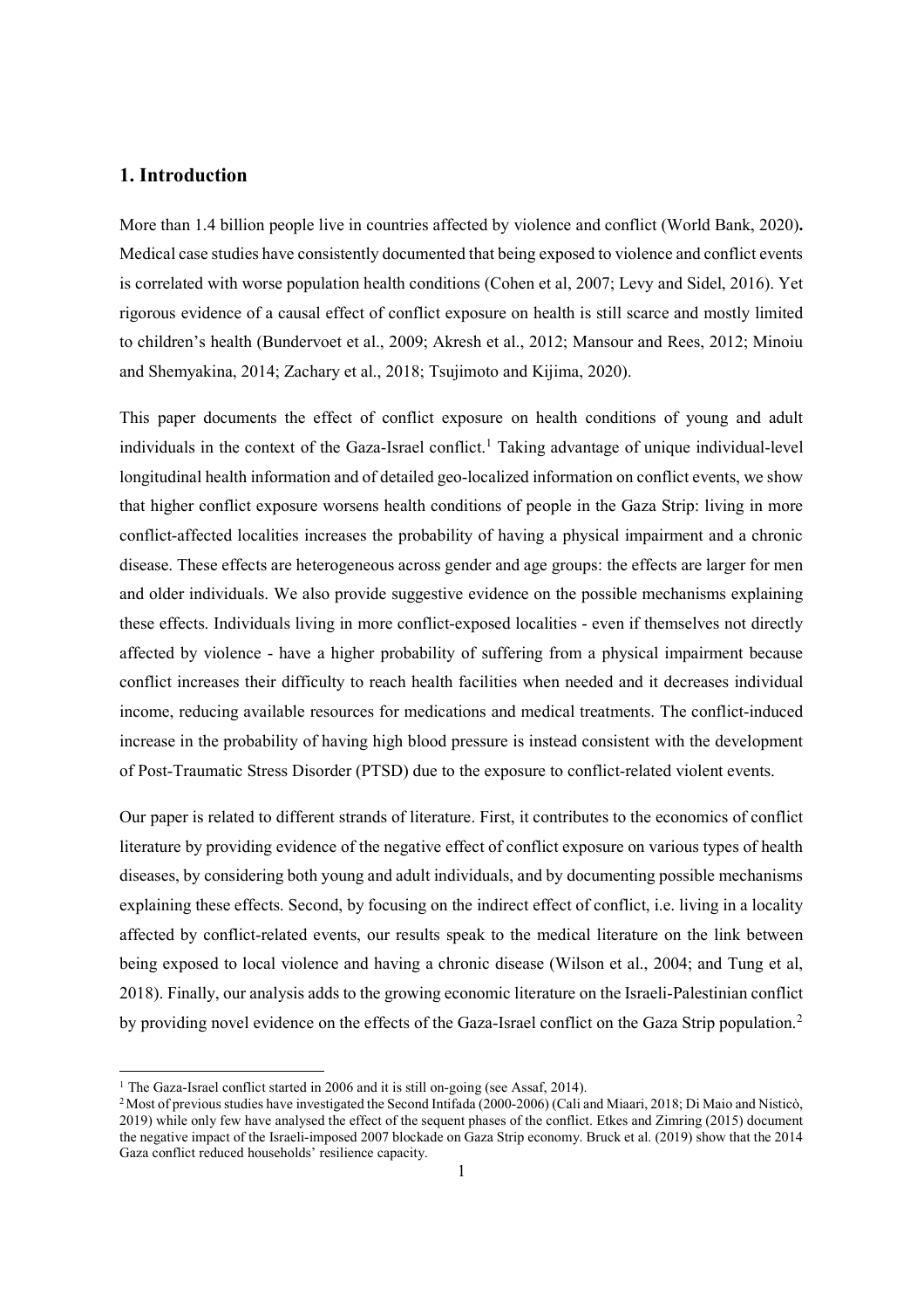# **2. Data**

l

Our individual-level data come from the Socio-Economic and Food Security (SEFSec) survey provided by the Palestinian Central Bureau of Statistics (PCBS). This a representative survey of the Palestinian population living in the Gaza Strip (PCBS, 2016). The panel nature of the data allows us to track the same individual for the period 2013-2018. One important feature of this survey is that, in addition to questions related to household characteristics and food security, it also includes a set of questions related to the individual's health condition.3 Our sample includes all individuals aged 11- 70. Definitions and summary statistics for all variables used in the analysis are reported in Appendix A1. Results for the attrition analysis are reported in Appendix A2.

To measure conflict intensity, we use the geo-localized information on political violence provided by the ICEWS dataset (Shilliday and Lautenschlager 2012). This dataset collects information from international, national, and local news publishers to record any violent interaction occurred between socio-political actors. These data are considered highly reliable and have been already used in studies on the Gaza Strip (Amodio et al., 2020). Figure 1 shows the geographical (panel a) and the yearly distribution (panel b) of conflict events during the period of analysis: conflict intensity exhibits large variations both across localities and over time (see also the summary statistics on the conflict-related violent events reported in Appendix A1, Table A1).



**Figure 1: Number of conflict-related violent events in the Gaza Strip (2012-2018)** 

Source: Authors' elaboration on ICEWS data. The map shows the boundaries of the Gaza Strip localities.

<sup>&</sup>lt;sup>3</sup> The 2013 survey and the 2018 survey include the question: "Are you suffering from difficulties in vision, hearing, or movement?". The 2015 survey and the 2018 survey include the question: "Are you suffering from high blood pressure?".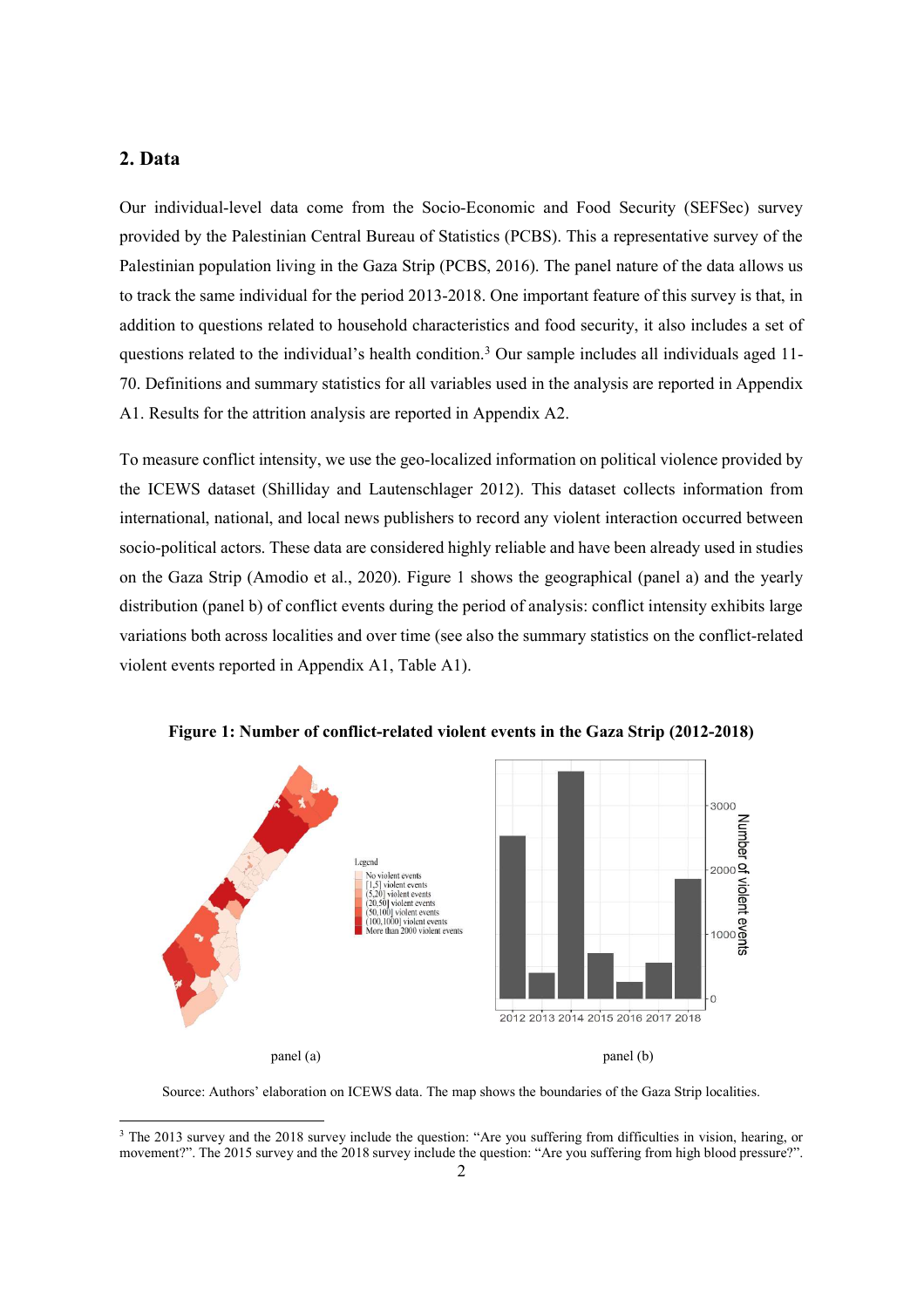### **3. Estimation strategy**

l

We estimate the effect of conflict exposure on individual health using the following model:

$$
Health_{it} = \alpha + \beta Number of Conflict Events_{10km(i,t-1)} + \mu X_{it} + \pi_i + \rho_t + \varepsilon_{it}
$$
 (1)

where *Health<sub>it</sub>* is our proxy for individual-level health conditions for individual *i* at time *t*. As a first health outcome, we consider *Physical impairment<sub>it</sub>*, a dummy variable which takes value 1 if individual *i* at time *t* reports suffering from any difficulty in vision, hearing, or movement, and zero otherwise. As an additional outcome, we consider  $High\, Blood\, Pressure_{it},$  a dummy variable which takes value 1 if individual *i* at time *t* reports suffering from high blood pressure, and zero otherwise. Number of Conflict Events<sub>10km (i,t-1)</sub> is the number of conflict-related violent events which occurred in the 10 km radius from the place of living of the individual during the 12 months before the date of the interview.<sup>4</sup>  $X_{it}$  is a vector of individual time-varying characteristics.  $\pi_i$  and  $\rho_t$  are individual and time fixed effects, respectively. Individual fixed effects control for all time-invariant unobservable individual characteristics. Year fixed effects capture overall trends in local condition common to all individuals. Finally,  $\varepsilon_{it}$  is the error term. In the analysis,  $t = 2013$  and 2018 for *Physical impairment*<sub>it</sub> and  $t = 2015$ , 2018 for High Blood Pressure<sub>it</sub>.

There are three main threats to our identification strategy. The first one is that of reverse causality: if people with health problems attribute their condition to the conflict situation they may be more willing to participate in demonstrations, possibly increasing the number of conflict events. This possibility is not supported by the data: conflict intensity at the locality level is not predicted by the locality-level percentage of people with health problems (see Appendix A4, Table A4 column 1). At the same time, conflict intensity does not depend on the unemployment level or the share of drop-out students in the locality (columns 2 and 3).<sup>5</sup> Secondly, our measure of conflict intensity may suffer from measurement bias. For instance, reporting of conflict events may be biased toward certain regions or types of events. Previous studies have shown that this is not the case for the ICEWS dataset (Amodio et al. 2020). Third, individuals may respond to an increase in conflict intensity by changing residential location. If migrating individual were healthier, the negative effect of conflict on health conditions would just be the result of individuals relocating away from high-conflict areas. This is unlikely to be the case for the Gaza Strip. International migration is nearly zero due to the Israeli-imposed restrictions and internal mobility is traditionally low (PCBS, 2011; Etkes and Zimring, 2015). These observations

<sup>4</sup> This is similar to the measure used in Tsujimoto and Kijima (2020). The list of the events included in our measure of conflict intensity is reported in Appendix A3.

<sup>&</sup>lt;sup>5</sup> Being a dropout may increase rebellion in adolescents and thus the number of conflict events (Di Maio and Nisticò 2019).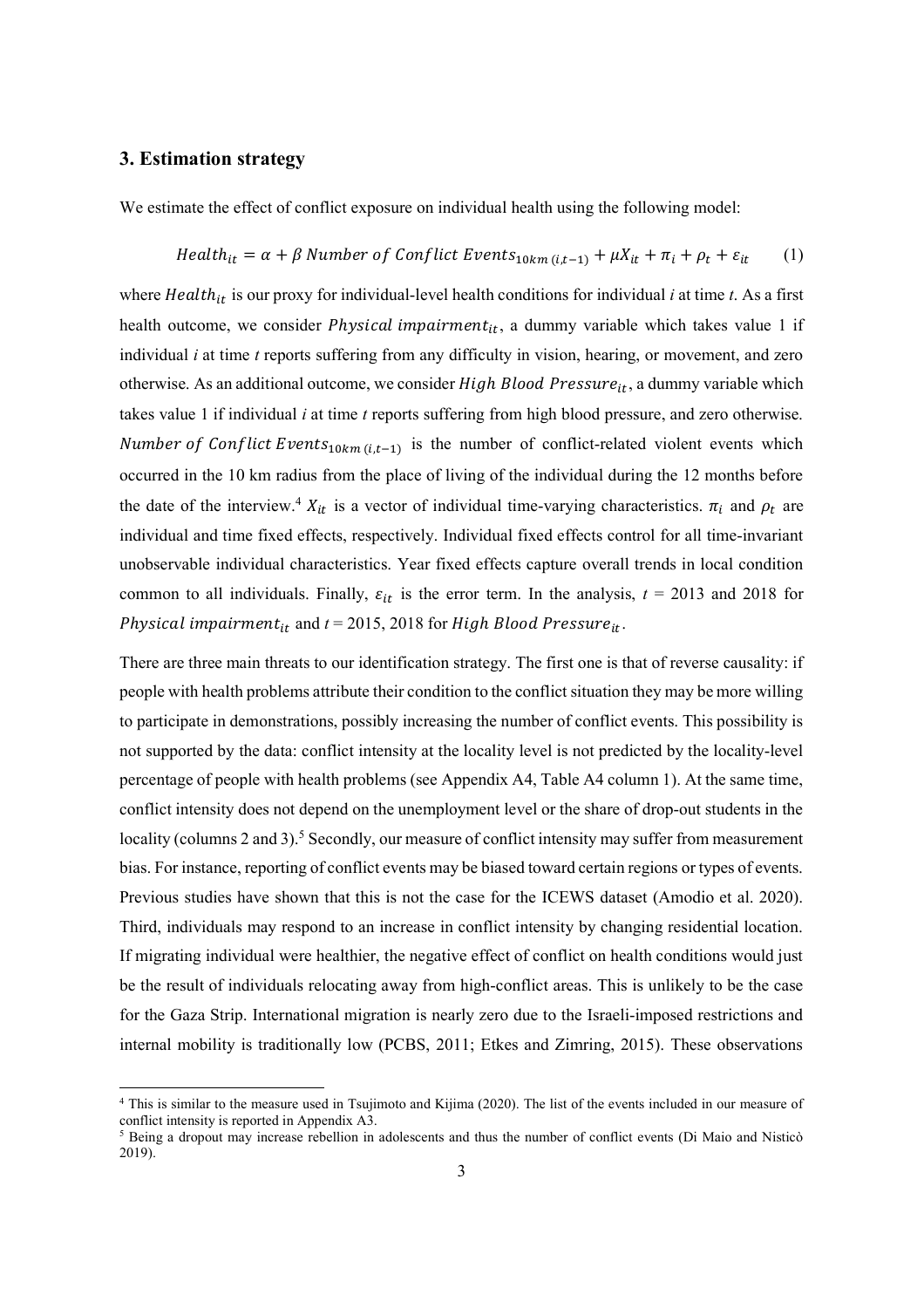together with the results of the attrition analysis (Appendix A2) indicate that conflict-induced relocation is not a serious threat to our identification strategy.

# **4. Results**

l

#### *4.1 Main results*

Table 1 shows our main results. Column 1 reports the baseline estimate for our regression model when we use as dependent variable *Physical impairment<sub>it</sub>*. An increase in the individual's level of conflict exposure (as proxied by the number of conflict-related events which occurred in the 10 km radius from the place of living of the individual during the 12 months before the date of the interview) increases her probability of having difficulties in vision, hearing, or movement.6 The magnitude of the effect is large: 100 more conflict events in the last 12 months increase by 31% the probability of having a physical impairment with respect to the sample average. The magnitude of the effect is unchanged when we add a set of (time-varying) individual controls, including having a health insurance and having received (any) form of assistance or aid (column 2). The positive significant coefficient for the latter control suggests that aid targeting works well in the Gaza Strip.<sup>7</sup> Finally, in column 3, we control for spatial autocorrelation in the effect of conflict by including the variable Number of Conflict Events (spatial lag) $_{i,t-1}$ , i.e. the weighted sum all conflict-related events occurred in the Gaza Strip in the last 12 months, where the weights are the distance of each event from individual *i*. When controlling for the potential spill-over effect of conflicts events across all the Gaza Strip, the coefficient of our variable of interest remains significant and its magnitude increases with respect to the baseline.

Column 4 reports the baseline results when we use as dependent variable  $High Blood Pressure_{it}:$ 100 more conflict events in the locality of residence of the individual increases by 29% the probability of having high blood pressure with respect to the sample average. The magnitude and the significance of the effect is unchanged when we include individual controls (column 5) and it increases when we also control for spatial autocorrelation (column 6).

<sup>6</sup> This effect is not due to the *direct* impact of conflict-related violence on the individual. In the 2018 wave (the only one for which this information is available) only 0.02% of the individuals reports that the reason for suffering from physical impairment is having being victim of a conflict-related violent act.

<sup>7</sup> In addition to the Palestinian Authority, numerous other international organizations and NGOs provide assistance in the Gaza Strip (WHO, 2018).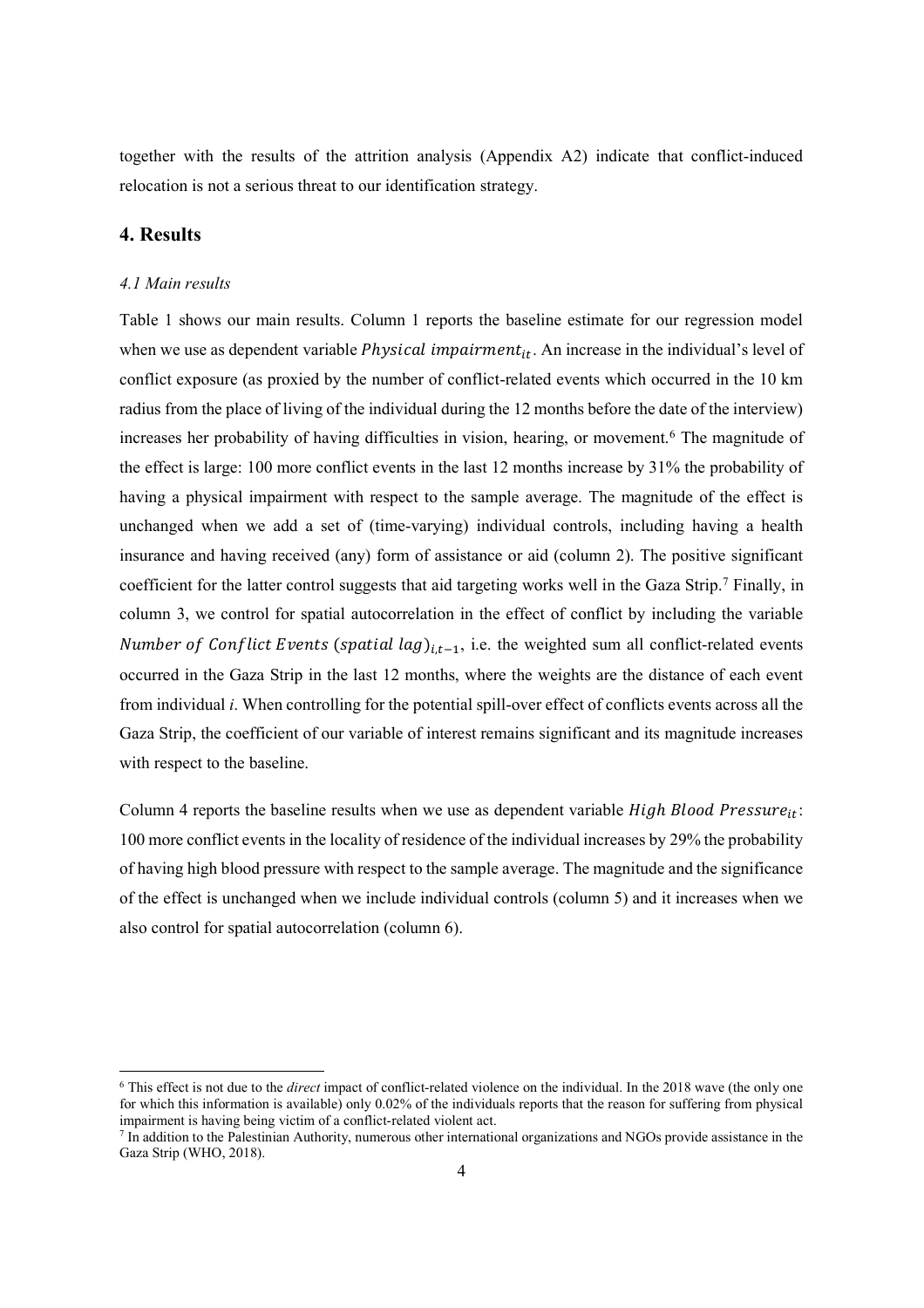|                                                    | Suffers from difficulties       |                         |                         | Suffers from<br>high blood pressure |                        |                        |
|----------------------------------------------------|---------------------------------|-------------------------|-------------------------|-------------------------------------|------------------------|------------------------|
|                                                    | in vision, hearing, or movement |                         |                         |                                     |                        |                        |
|                                                    |                                 | $(1 = Yes)$             |                         | $(1 = Yes)$                         |                        |                        |
|                                                    | (1)                             | (2)                     | (3)                     | (4)                                 | (5)                    | (6)                    |
| Number of Conflict Events $_{10km}$ (i,t-1)        | $0.0004**$<br>(0.0001)          | $0.0004**$<br>(0.0001)  | $0.0005**$<br>(0.0002)  | $0.0003**$<br>(0.0001)              | $0.0003**$<br>(0.0001) | $0.0005**$<br>(0.0002) |
| Age                                                | $0.0589***$<br>(0.0055)         | $0.0584***$<br>(0.0056) | $0.0583***$<br>(0.0055) | 0.0269<br>(0.0208)                  | 0.0276<br>(0.0208)     | 0.0284<br>(0.0209)     |
| Has health insurance $(1 = Yes)$                   |                                 | 0.3181<br>(0.2839)      | 0.3260<br>(0.2861)      |                                     | $0.4622**$<br>(0.2109) | $0.4785**$<br>(0.2112) |
| Received (any) assistance or aid $(1 = Yes)$       |                                 | $0.4916***$<br>(0.1137) | $0.4932***$<br>(0.1138) |                                     | 0.0640<br>(0.0781)     | 0.0617<br>(0.0786)     |
| Number of Conflict Events (spatial lag) $_{i,t-1}$ |                                 |                         | 0.0000<br>(0.0000)      |                                     |                        | 0.0000<br>(0.0000)     |
| Individual controls                                | No                              | Yes                     | Yes                     | No                                  | Yes                    | Yes                    |
| Individual fixed effects                           | Yes                             | Yes                     | Yes                     | Yes                                 | Yes                    | Yes                    |
| Year fixed effects                                 | Yes                             | Yes                     | Yes                     | Yes                                 | Yes                    | Yes                    |
| Number of observations                             | 10566                           | 10566                   | 10566                   | 10462                               | 10462                  | 10462                  |

#### **Table 1: Effect of conflict exposure on health conditions**

Note: Conditional logit estimated coefficients. In column 1-3, the dependent variable is *Physical impairment<sub>it</sub>*, a dummy variable which takes value 1 if individual *i* at time *t* reports suffering from any difficulty in vision, hearing, or movement, and zero otherwise. In column 4- 6, the dependent variable is  $High Blood Pressure_{it}$ , a dummy variable which takes value 1 if individual *i* at time *t* reports suffering from high blood pressure and zero otherwise. The sample in column (1-3) includes individuals in SEFSec wave five and seven (*t* = 2013, 2018). The sample in column (4-6) includes individuals in SEFSec wave six and seven (*t* = 2015, 2018). The mean of the outcome variables is 0.12 and 0.11, respectively. *Individual (time-varying) controls* are: employment status, number of hours worked; household size; household number of children. Number of Conflict Events (spatial  $lag$ )<sub>i,t-1</sub> is the total number of conflict-related events occurred in the Gaza Strip in the previous 12 months, weighted by their distance from individual *i*. Robust standard errors are clustered at the individual level. \*, \*\* indicate statistical significance at the 10, 5 and 1 percent level, respectively. Data sources: ICEWS, SEFSec.

#### **Table 2: Effect of conflict exposure on health conditions: Heterogeneity**

|                                             |                                                                      | Panel A                   |            |                                              |            |  |
|---------------------------------------------|----------------------------------------------------------------------|---------------------------|------------|----------------------------------------------|------------|--|
|                                             | Suffers difficulties in vision, hearing, or movement (1)<br>$=$ Yes) |                           |            |                                              |            |  |
|                                             | Male                                                                 | Middle<br>Female<br>Young |            |                                              | Old        |  |
|                                             | (1)                                                                  | (2)                       | (3)        | (4)                                          | (5)        |  |
| Number of Conflict Events $_{10km}$ (i,t-1) | $0.0003*$                                                            | 0.0003                    | $-0.0002$  | $0.0003*$                                    | $0.0019**$ |  |
|                                             | (0.0002)                                                             | (0.0002)                  | (0.0009)   | (0.0002)                                     | (0.0008)   |  |
| Individual controls                         | Yes                                                                  | <b>Yes</b>                | Yes        | Yes                                          | Yes        |  |
| Individual fixed effects                    | Yes                                                                  | Yes                       | Yes        | Yes                                          | Yes        |  |
| Year fixed effects                          | Yes                                                                  | <b>Yes</b>                | Yes        | Yes                                          | Yes        |  |
| Number of observations                      | 5234                                                                 | 5332                      | 1716       | 7748                                         | 1102       |  |
|                                             |                                                                      |                           | Panel B    |                                              |            |  |
|                                             |                                                                      |                           |            | Suffers from high blood pressure $(1 = Yes)$ |            |  |
|                                             | Male                                                                 | Female                    | Young      | Middle                                       | Old        |  |
|                                             | (1)                                                                  | (2)                       | (3)        | (4)                                          | (5)        |  |
|                                             | $0.0006**$                                                           | 0.0002                    | 0.0000     | $0.0006**$                                   | 0.0003     |  |
| Number of Conflict Events $_{10km}$ (i,t-1) | (0.0002)                                                             | (0.0002)                  | (0.0090)   | (0.0002)                                     | (0.0002)   |  |
| Individual controls                         | Yes                                                                  | <b>Yes</b>                | <b>Yes</b> | <b>Yes</b>                                   | Yes        |  |
| Individual fixed effects                    | <b>Yes</b>                                                           | <b>Yes</b>                | <b>Yes</b> | <b>Yes</b>                                   | Yes        |  |
| Year fixed effects                          | Yes                                                                  | Yes                       | Yes        | <b>Yes</b>                                   | Yes        |  |
| Number of observations                      | 5182                                                                 | 5280                      | 1614       | 7713                                         | 1135       |  |

Note: Conditional logit estimated coefficients. In Panel A, the dependent is  $Physical\; impairment_{it}$  (see Table 2 for a definition) and the sample includes individuals in SEFSec wave five and seven. In Panel B, the dependent is  $High Blood Pressure_{it}$  (see Table 2 for a definition) and the sample includes individuals in SEFSec wave six and seven. *Young* is defined to be an individual aged 11-20 years old; *Middle* is 21-54 years old; *Old* is 55-67 years old. *Individual (time-varying) controls* are the same as in Table 2. Robust standard errors are clustered at the individual level. \*, \*\*, \*\*\* indicate statistical significance at the 10, 5 and 1 percent level, respectively. Data sources: ICEWS, SEFSec.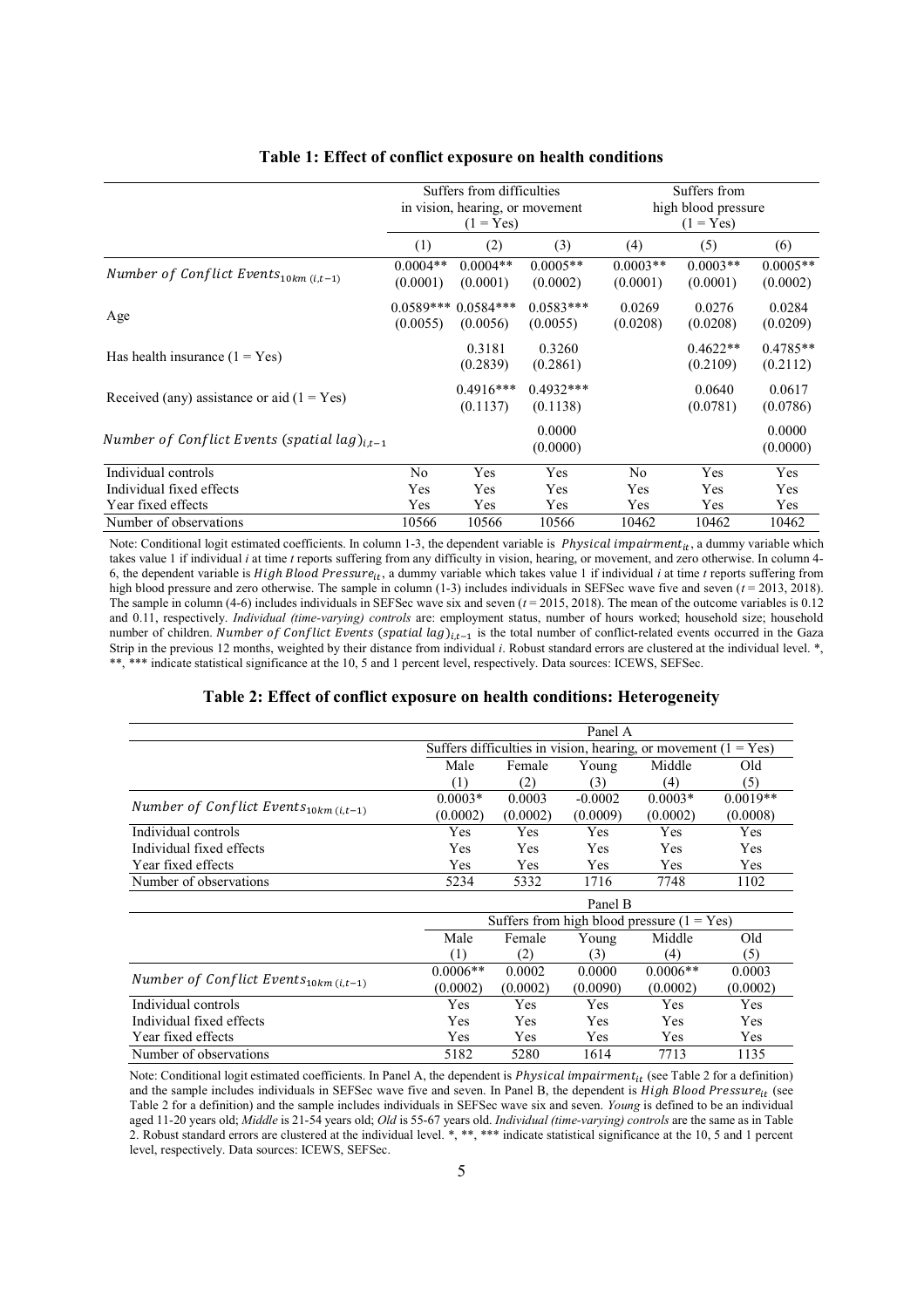#### *4.2 Heterogeneity*

As shown in Table 2, the effect of conflict exposure on the probability of having a physical impairment is significant only for male and increases with the age of the individual. This is consistent with the fact that in the Gaza Strip women are more likely to stay at home and thus they are less likely to conduct activities which may lead to physical impairment (ESCWA, 2018). In line with previous medical studies, the effect of living in violence-affected localities on the probability of suffering from high blood pressure is stronger for men and for middle-age individuals (Wilson et al., 2002).

#### *4.3 Mechanisms*

l

There are various possible mechanisms explaining the negative effect of (indirect) conflict exposure on having a physical impairment. The first mechanism is the impact of conflict on the access to health services (WHO, 2016). Table 2 column (1) shows that higher conflict exposure increases the difficulty to reach the (closest) health facility, controlling for both individual and time fixed effects. In turn, the more difficult is to reach a health facility, the higher the probability of having a physical impairment (column 3). These results are consistent with a situation in which the incidence of having a physical impairment worsen because - due to the conflict situation - individuals have more difficulties to see a doctor when needed and thus they may end up not treating their disease.<sup>8</sup> The second mechanism is the conflict-induced reduction in income. Table 3 column (2) indicates that conflict intensity has a negative and significant effect on income, controlling for individual and time fixed effects. Column (4) in turn shows that a lower income increases the probability of having a physical impairment. As indicated by WHO (2016), in the Gaza Strip the decrease in income has reduced the access to fee-based medical treatments and the purchases of medications. Lower income is also associated with poorer-quality housing<sup>9</sup> and dietary intake, and higher probability of risky behaviour. Taken together, these results indicate that the conflict - by reducing income - increases vulnerability and the probability of suffering from a physical impairment.

While the exact mechanisms underlying the effects of exposure to violence on high blood pressure are still debated in the medical literature, there is evidence that violence-induced elevated sympathetic nervous system activity (Wilson et al., 2004) and Post-traumatic Stress Disorder (PSTD) (Gerin, 2005; Tung et al., 2019) may play a role.<sup>10</sup> We cannot directly test for these channels due to data limitation. Yet, we interpret the large evidence showing that conflict exposure increases PSTD cases

<sup>&</sup>lt;sup>8</sup> WHO (2018) documents that the conflict reduced the health sector capacity damaging and destroying health facilities.

<sup>9</sup> Poor-quality housing is associated with various negative health outcomes, including injury (Krieger and Higgins, 2002). <sup>10</sup> Allostatic load theory suggests that cumulative prolonged exposure to violent events (e.g. frequently hearing gunshots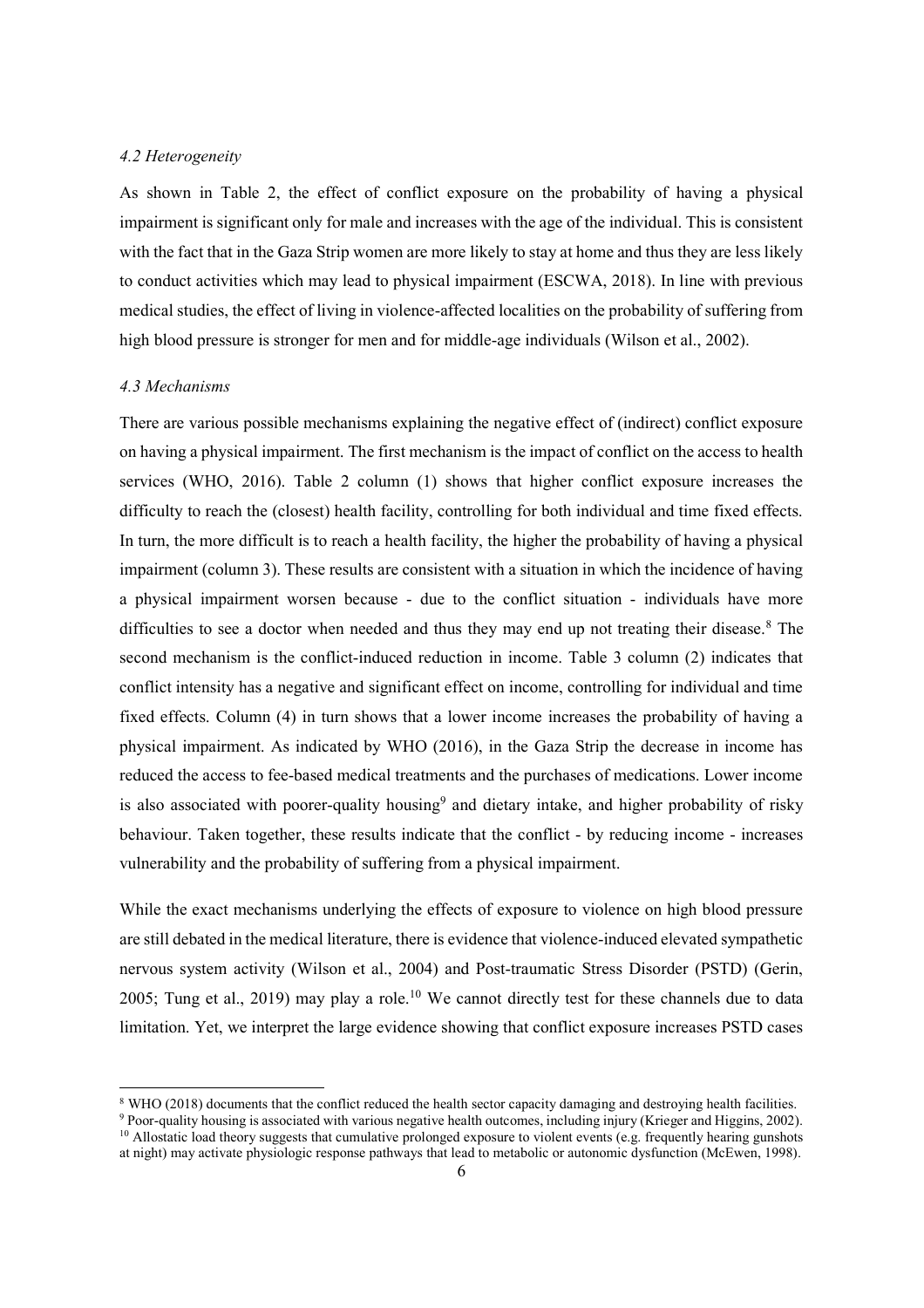in the Gazan population as providing indirect support for this mechanism being at work (Ayer et al., 2017; Thabet et al., 2008; WHO, 2016).

|                                             | Difficulty<br>reaching health<br>facility | (Log)<br>Individual<br>income | Suffers difficulties in<br>vision, hearing, or<br>movement<br>$(1 = Yes)$ |                        |  |
|---------------------------------------------|-------------------------------------------|-------------------------------|---------------------------------------------------------------------------|------------------------|--|
|                                             | (1)                                       | (2)                           | (3)                                                                       | (4)                    |  |
| Number of Conflict Events $_{10km}$ (i,t-1) | $0.0003**$<br>(0.0001)                    | $-0.0001*$<br>(0.0000)        |                                                                           |                        |  |
| Difficulty reaching health facility         |                                           |                               | $0.237*$<br>(0.122)                                                       |                        |  |
| (Log) Individual income                     |                                           |                               |                                                                           | $-0.388***$<br>(0.063) |  |
| Individual Fixed Effects                    | Yes                                       | <b>Yes</b>                    | Yes                                                                       | Yes                    |  |
| <b>Year Fixed Effects</b>                   | Yes                                       | <b>Yes</b>                    | <b>Yes</b>                                                                | <b>Yes</b>             |  |
| Number of Observations                      | 10566                                     | 10566                         | 10566                                                                     | 10566                  |  |

**Table 3 Mechanisms: conflict exposure and physical impairment** 

Note: Column 1, 3, and 4 report conditional logit estimated coefficients. Column 2 reports OLS estimated coefficients. In column 1, the dependent variable is *Difficulty reaching health facility*, a dummy variable which takes value 1 if the answer is "high difficult" or "low difficult" and zero if the answer is "no difficult". In column 2, the dependent variable is *(Log) Individual income* which is computed as the log of per-capita household income. In column 3 and 4, the dependent is Physical impairment<sub>it</sub> (see Table 2 for the definition). The sample includes individuals in SEFSec wave five and seven (*t* = 2013, 2018). In all regressions, robust standard errors are clustered at the individual level. \*, \*\*, \*\*\* indicate statistical significance at the 10, 5 and 1 percent level, respectively. Data sources: ICEWS, SEFSec.

# **5. Conclusions**

The Gaza-Israel conflict has been attracting much attention both in the media and among researchers in different disciplines. Yet its consequences on population health have been largely overlooked. Using longitudinal individual-level data combined with geo-localized data on conflict events, we show that higher conflict exposure worsens health conditions of people in the Gaza Strip: living in more conflict-affected localities increases the probability of having a physical impairment and high blood pressure. Two mechanisms contribute to explain the conflict-induced increase in the probability of having a physical impairment: conflict increases the difficulty to reach health facilities and decreases individual income. The conflict-induced increase in the probability of having high blood pressure is instead consistent with the development of PTSD due to the continuous exposure to conflict-related violent events. Our results suggest that individuals living in a conflict affected area even if not being victims of a violent act – suffer large negative health effects which need to be accounted for not to underestimate the true effect of conflict on public health.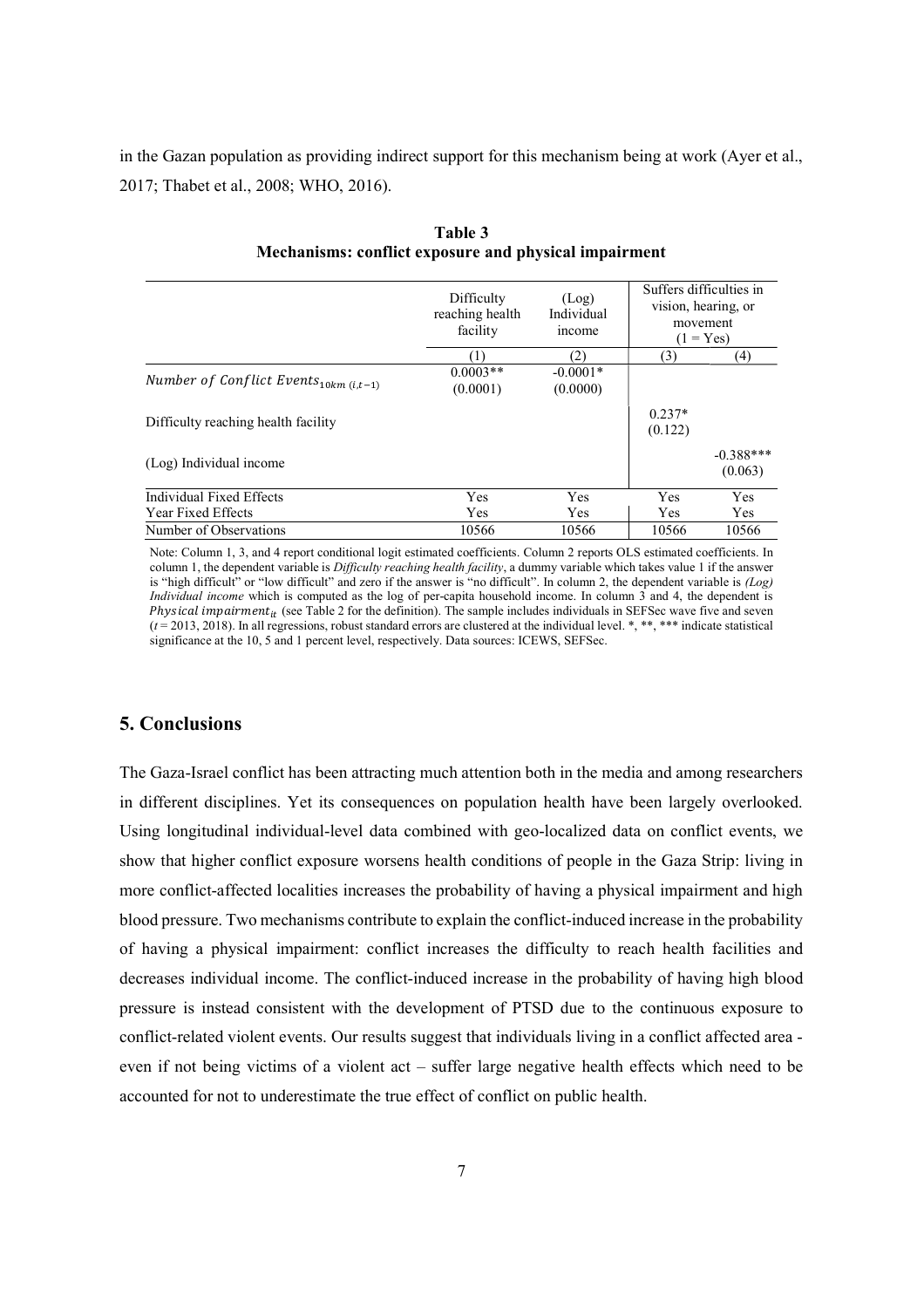### **References**

Amodio, F. Baccini, L. and Di Maio, M. (2020). Security, trade, and political violence. Journal of the European Economic Association, jvz060

Akresh, R., Lucchetti, L., and Thirumurthy, H. (2012). Wars and child health: Evidence from the Eritrean-Ethiopian conflict. Journal of Development Economics, 99, 330-340

Assaf, N. 2014. West Bank and Gaza - Investment climate assessment: Fragmentation and uncertainty. World Bank, Washington, D.C.: World Bank Group.

Ayer, L. Venkatesh, B., Stewart, R., Mandel, D., Stein, B., and Schoenbaum, M. (2017). Psychological aspects of the Israeli-Palestinian conflict: A systematic review. Trauma, Violence, & Abuse, 18, 322–338.

Bundervoet, T., Verwimp, P., and Akresh, R. (2009). Health and civil war in rural Burundi. Journal of Human Resources, 44, 536-563

Bruck, T., d'Errico, M., and Pietrelli, R. (2019). The effects of violent conflict on household resilience and food security: Evidence from the 2014 Gaza conflict. World Development, 119, 203-223

Calì, M. and Miaari, S. (2018). The labor market impact of mobility restrictions: Evidence from the West Bank. Labour Economics, 51, 136-151

Cohen, S., Janicki-Deverts, D., Miller, G.E (2007). Psychological stress and disease. JAMA. 298(14):1685–1687

Di Maio, M. and Nisticò, R. (2019). Effect of parental job loss on child school dropout: Evidence from the Occupied Palestinian Territories. Journal of Development Economics, 141, 10237

ESCWA (2018). Social and economic situation of Palestinian women and girls (July 2016 – June 2018). Economic and Social Commission for Western Asia (ESCWA)

Etkes, H. and Zimring, A. (2015). When trade stops: lessons from the Gaza blockade 2007–2010. Journal of International Economics, 95, 16–27

Gerin W., Chaplin, W., Schwartz, J.E. (2005). Sustained blood pressure increase after an acute stressor: the effects of the 11 September 2001 attack on the New York City World Trade Center. Journal of Hypertension, 23:279–84.

Krieger J, and Higgins D. (2002). Housing and health: time again for public health action. Am J Public Health, 92(5):758-68.

Levy, B. and Sidel, V. (2016). Documenting the effects of armed conflict on population health. Annual Review of Public Health, 37, 205-218

Mansour, H. and Rees, D. (2012). The effect of prenatal stress on birth weight: Evidence from the al-Aqsa Intifada. Journal of Development Economics, 99, 190-199

McEwen, B.S (1998). Stress, adaptation, and disease (1998). Allostasis and allostatic load. Annals of the New York Academy of Sciences. 840: 33-44.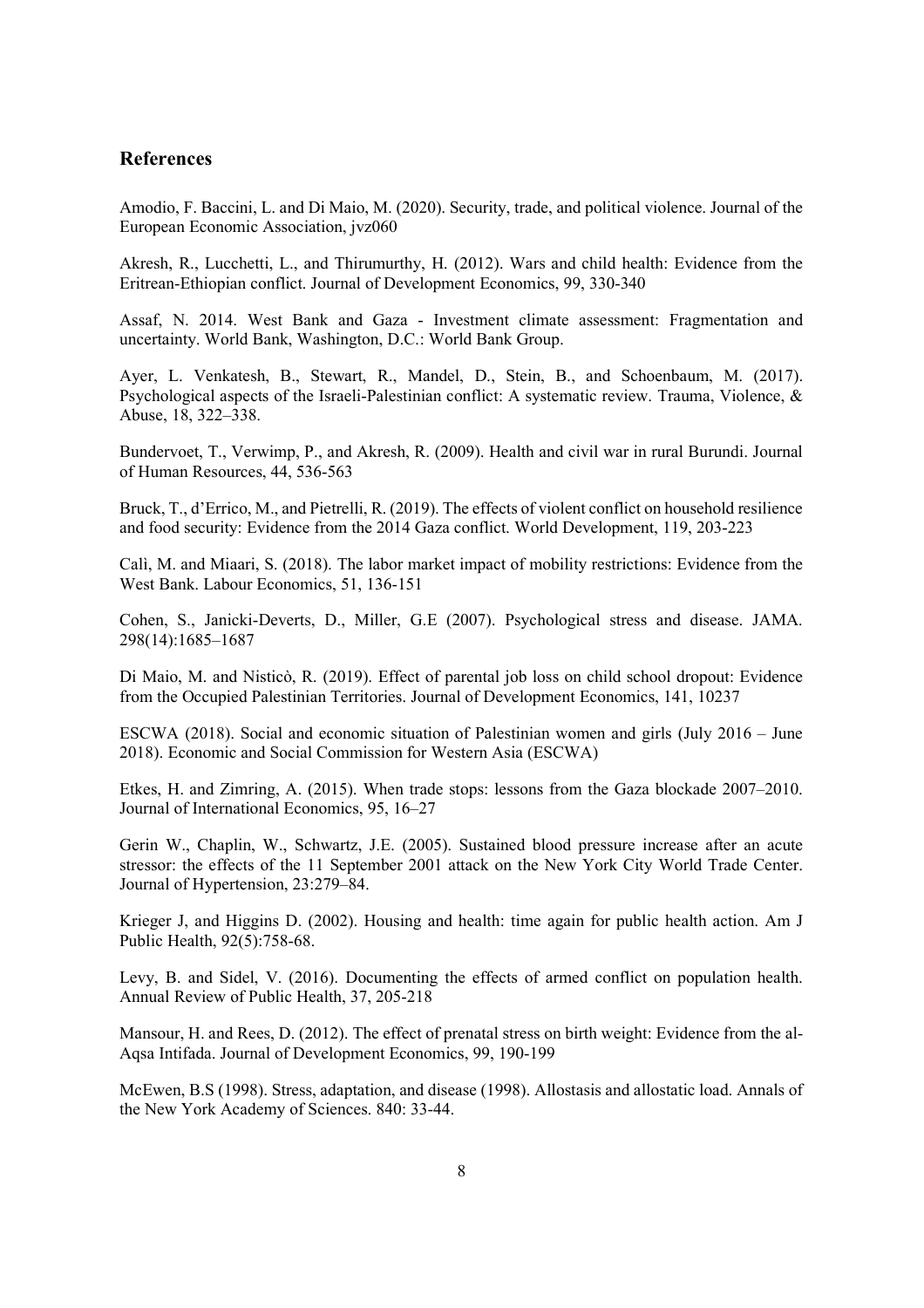Minoiu, C. and Shemyakina, O. (2014). Armed conflict, household victimization, and child health in Côte d'Ivoire. Journal of Development Economics, 108, 237–255

PCBS (2011). Migration survey in the Palestinian Territory. Ramallah, Palestine

PCBS (2016). Socio-Economic & Food Security Survey 2014. Ramallah, Palestine

Shilliday, A. and J. Lautenschlager (2012). Data for a Global ICEWS. Available at https://dataverse.harvard.edu/dataverse/icews

Thabet, A., Abu Tawahina, A., El Sarraj, E., Vostanis, P. (2008). Exposure to war trauma and PTSD among parents and children in the Gaza Strip. European Child & Adolescent Psychiatry, 17, 191–199

Tsujimoto, T. and Kijima, Y. (2020). Effects of conflict on child health: Evidence from the 1990– 1994 Northern Mali Conflict. Health Economics, forthcoming

Tung, E.L, Johnson, T.A., O'Neal Y., Steenes, A.M., Caraballo G, and Peek, M. (2018). Experiences of community violence among adults with chronic conditions: Qualitative findings from Chicago. Journal of General Internal Medicine, 33(11): 1913-1920

Tung, E., Chua, R., Besser, Tessler Lindau, S., Kolak, M., Anyanwu, E.C., Liao, J.K., and Tabit, C. (2019). Association of rising violent crime with blood pressure and cardiovascular risk: Longitudinal evidence from Chicago, 2014–2016, American Journal of Hypertension, 32 (12), 1192–1198

Wilson, D., Kliewer, W., Teasley, N., Plybon, L., and Sica, D. (2002) Violence exposure, catecholamine excretion, and blood pressure nondipping status in African American male versus female adolescents. Psychosomatic Medicine, 64, 906–15

Wilson, D., Kliewer, W., and Sica, D. (2004). The relationship between exposure to violence and blood pressure mechanisms. Current Hypertension Reports, 6:321–326

WHO (2016). Report of a field assessment of health conditions in the occupied Palestinian territory. World Health Organization, Geneva

WHO (2018). Health conditions in the Occupied Palestinian Territory. World Health Organization, Geneva

World Bank (2020). Poverty and Shared Prosperity 2020: Reversals of Fortune. Washington, DC: World Bank

Zachary, W., Heft-Neal, S., Bhutta, Z., Black, R., Burke, M., and Bendavid, E. (2018). Armed conflict and child mortality in Africa: a geospatial analysis. The Lancet, vol. 392, Issue 10150, 857-865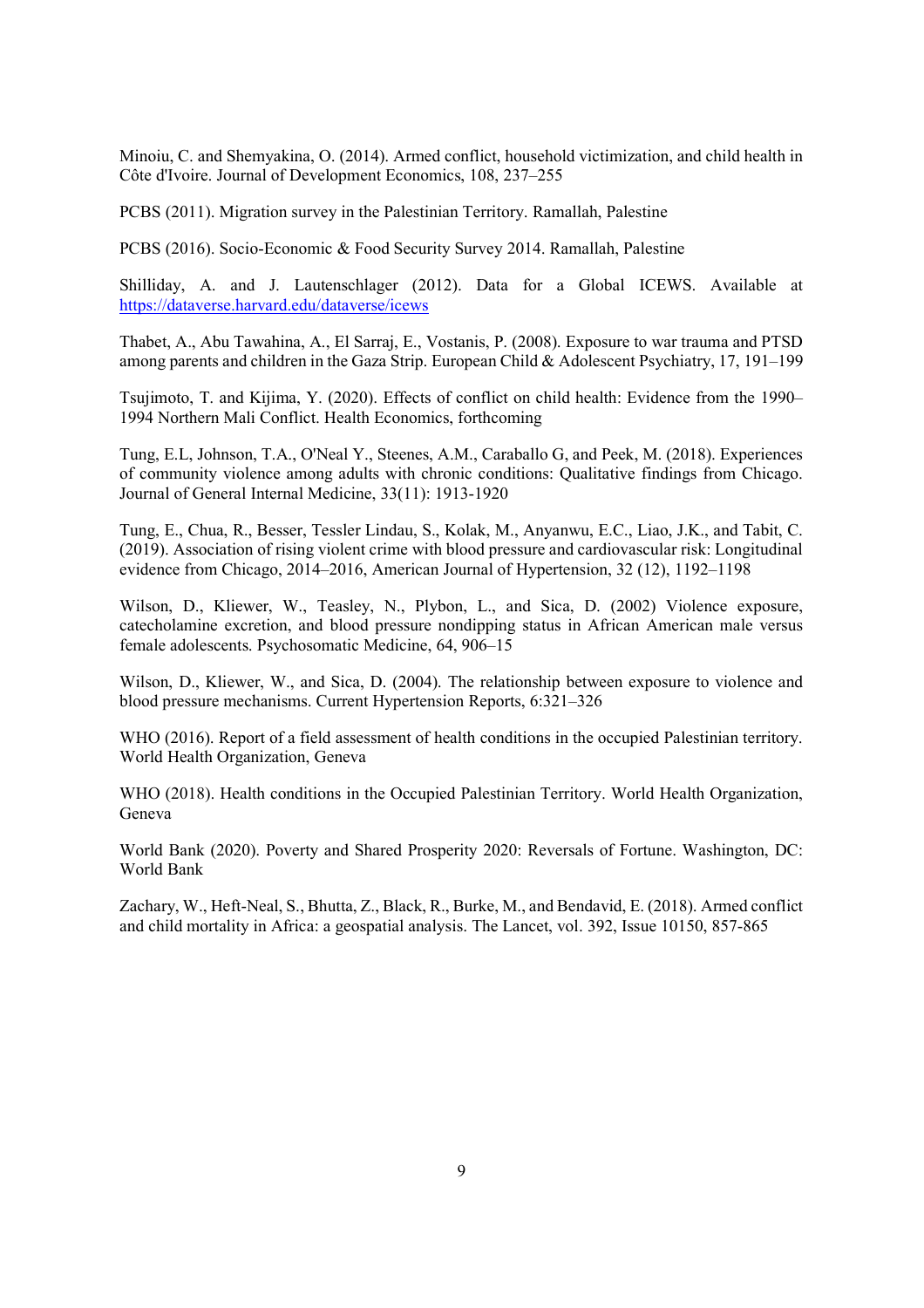# **Appendix – Additional tables not intended for publication**

# *A1 - Variables definition and summary statistics*

Table A1 reports the definition, the mean, and the standard deviation for the variables used in the analysis.

|                                                                     |                                                                                                                                                                                                                                                                               | 2013-2018 |          | 2015-2018 |          |
|---------------------------------------------------------------------|-------------------------------------------------------------------------------------------------------------------------------------------------------------------------------------------------------------------------------------------------------------------------------|-----------|----------|-----------|----------|
| Variable name                                                       | Variable definition                                                                                                                                                                                                                                                           | Mean      | St. Dev. | Mean      | St. Dev. |
| Suffers difficulties in vision, hearing, or<br>movement $(1 = Yes)$ | Dummy variable taking value of<br>one if the respondent suffers<br>from any difficulties in vision,<br>hearing, or movement, and zero<br>otherwise                                                                                                                            | 0.12      | 0.32     |           |          |
| Suffers from high blood pressure $(1 = Yes)$                        | Dummy variable taking value of<br>one if the respondent suffers<br>from high blood pressure, and<br>zero otherwise.                                                                                                                                                           |           |          | 0.11      | 0.31     |
| Number of Conflict Events <sub>10km</sub>                           | conflict-related<br>Number<br>$\sigma$ f<br>violent events which occurred in<br>the 10 km radius from the place<br>of living of the individual during<br>the 12 months before the date of<br>the interview. The list of the<br>events included is reported in<br>Appendix A3. | 628.79    | 574.47   | 1340.03   | 149.11   |
| Age                                                                 | Age of the respondent at the time<br>of the interview.                                                                                                                                                                                                                        | 35.17     | 13.68    | 35.69     | 13.64    |
| Has health insurance $(1 = Yes)$                                    | Dummy variable taking value of<br>one if the respondent had a health<br>insurance, and zero otherwise.                                                                                                                                                                        | 0.95      | 0.21     | 0.94      | 0.23     |
| Received (any) assistance $(1 = Yes)$                               | Dummy variable taking value of<br>one if the respondent declared to<br>have received any assistance<br>from<br>Palestinian<br>Authority<br>agencies, international agencies,<br>public organizations or unions,<br>private entities or citizens, and<br>zero otherwise.       | 0.69      | 0.46     | 0.79      | 0.41     |
| (Log) Monthly Income per capita                                     | (Log) Monthly income reported<br>by the respondent (Israeli New<br>Shekel, NIS).                                                                                                                                                                                              | 0.83      | 0.76     |           |          |
| Difficulty reaching health facility                                 | Dummy variable taking value of<br>one if the respondent declared to<br>have any difficulty in reaching a<br>health<br>facility,<br>and<br>zero<br>otherwise.                                                                                                                  | 0.14      | 0.35     |           |          |
| Number of observations                                              |                                                                                                                                                                                                                                                                               | 10566     |          | 10462     |          |

**Table A1 Variables definition and summary statistics** 

Notes: Summary statistics for all variables used in the analysis. Sources: Sources: SEFSec datasets and ICEWS dataset.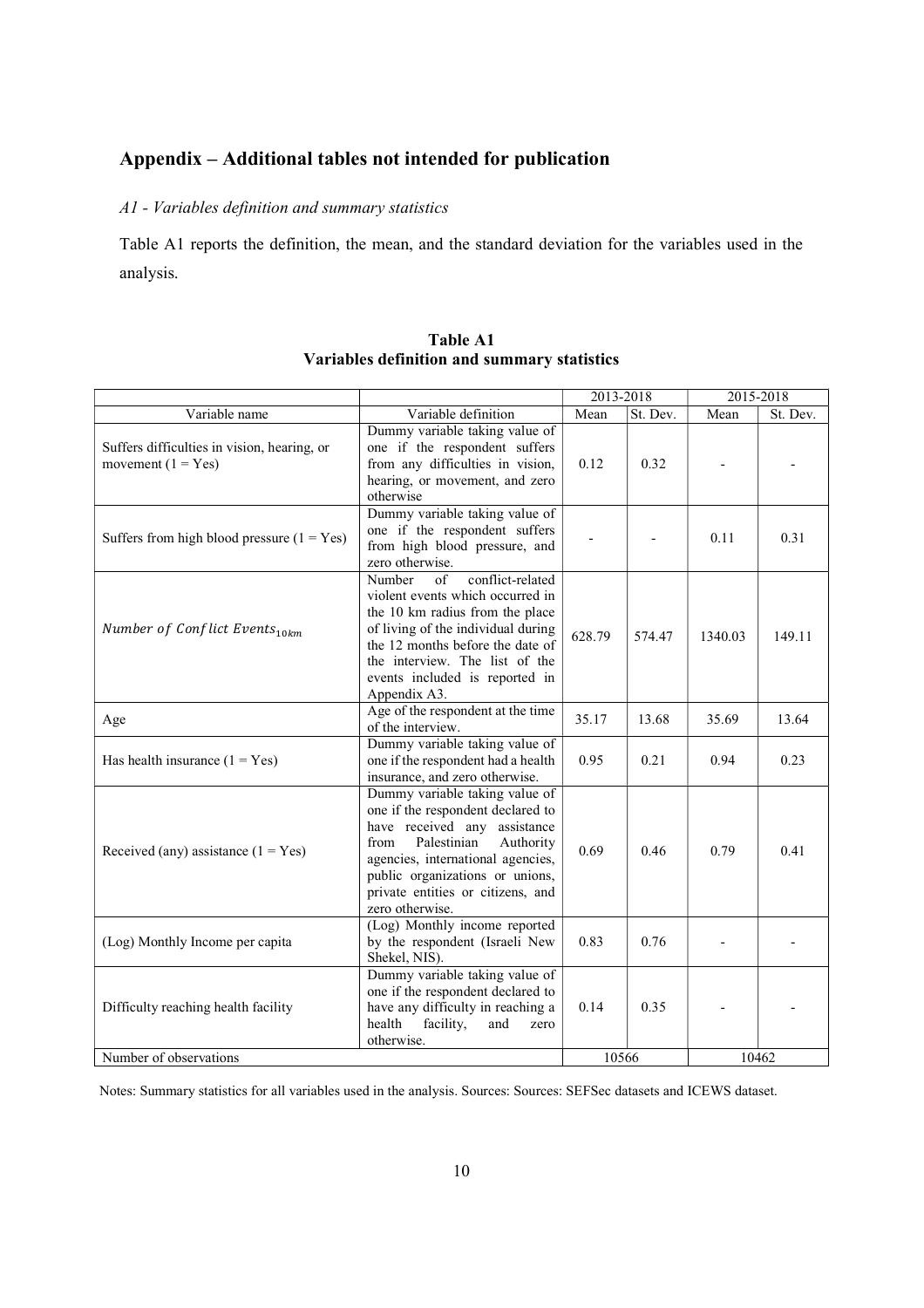#### *A2 - Attrition analysis*

Individuals exiting the sample across waves potentially pose a selection bias problem. To check for attrition across waves, for each outcome (namely *Physical Impairment* and *High Blood Pressure*), we consider the sample of all individuals present in the first wave for which the outcome is available. Recall that these are different samples because data for the variable *Physical Impairment* is available only in the 2013 and 2018 surveys, while data for the variable *High Blood Pressure* is available only for the 2015 and 2018 surveys. For each of these two samples, we then compare the individuals who remain in the panel with those who exit the panel in the following wave.

Results for the attrition analysis when the outcome of analysis is *Physical Impairment* are presented in Table A2a. The table shows the mean difference in covariates as for year 2013 (i.e. the first year in which the outcome variable is available) between individuals in the sample used in the analysis and individuals who are not included in the analysis (because they exit the panel in the following wave). As for the variable *Physical Impairment*, results indicate that individuals included in the sample of analysis are not statistically different from those who exit the panel for any age group except for the older ones. In this latter case, the incidence of *Physical Impairment* is lower for those in the sample of analysis*.* If anything, this would go against finding a significant negative effect of conflict on the outcome variable. Results also indicate that the two samples are not different as for: the number of conflict events they have been exposed to; the probability of having health insurance and of having received any assistance. Individuals in the sample have a higher per-capita income and report a lower difficult to reach a health facility. If anything, also in this case, these differences go against finding a negative effect of conflict on these variables. Taken together, these results indicate that attrition is unlikely to be a serious threat to our analysis and thus we interpret them as being reassuring as for the validity of our results.

|                                                                  | Respondents in both      | Respondents not in                                | Difference  |
|------------------------------------------------------------------|--------------------------|---------------------------------------------------|-------------|
|                                                                  | the first and third wave | the first and third wave (significance of t test) |             |
|                                                                  | Mean                     | Mean                                              |             |
|                                                                  | $\left(1\right)$         | (2)                                               | (3)         |
| Suffers difficulties in vision, hearing, or movement $(1 = Yes)$ |                          |                                                   |             |
| Less than 20 years                                               | 0.048                    | 0.036                                             | 0.012       |
| Between 20 and 30 years                                          | 0.046                    | 0.063                                             | $-0.016$    |
| Between 30 and 40 years                                          | 0.055                    | 0.044                                             | 0.011       |
| Between 40 and 50 years                                          | 0.082                    | 0.089                                             | $-0.007$    |
| More than 50 years                                               | 0.141                    | 0.412                                             | $-0.271***$ |
| Number of Conflict Events <sub>i.t-1</sub>                       | 231.947                  | 232.250                                           | $-0.302$    |
| Has health insurance $(1 = Yes)$                                 | 0.971                    | 0.964                                             | 0.007       |
| Received (any) assistance $(1 = Yes)$                            | 0.672                    | 0.673                                             | $-0.001$    |
| (Log) Per-capita income                                          | 0.930                    | 0.850                                             | $0.080***$  |
| Difficulty reaching health facility                              | 0.080                    | 1.000                                             | $-0.920***$ |
| Number of Observations                                           | 5320                     | 4433                                              |             |

#### **Table A2a: Attrition analysis (1):** *Physical Impairment* **regression**

Note: For each metric reported, Column (1) shows the average value in the panel dataset used in the analysis. Column (2) shows the average value in the population not used in the panel dataset, because it was not present in one or more waves. Column (3) shows the difference in mean between Column (1) and Column (2). Column (3) also reports the p-value of a t test performed under the null hypothesis that such difference is not significant. \*, \*\*, \*\*\* indicate that there is no statistically significant difference with a level of confidence at the 10, 5 and 1 percent level. Sources: 2013 SEFSec datasets and ICEWS dataset.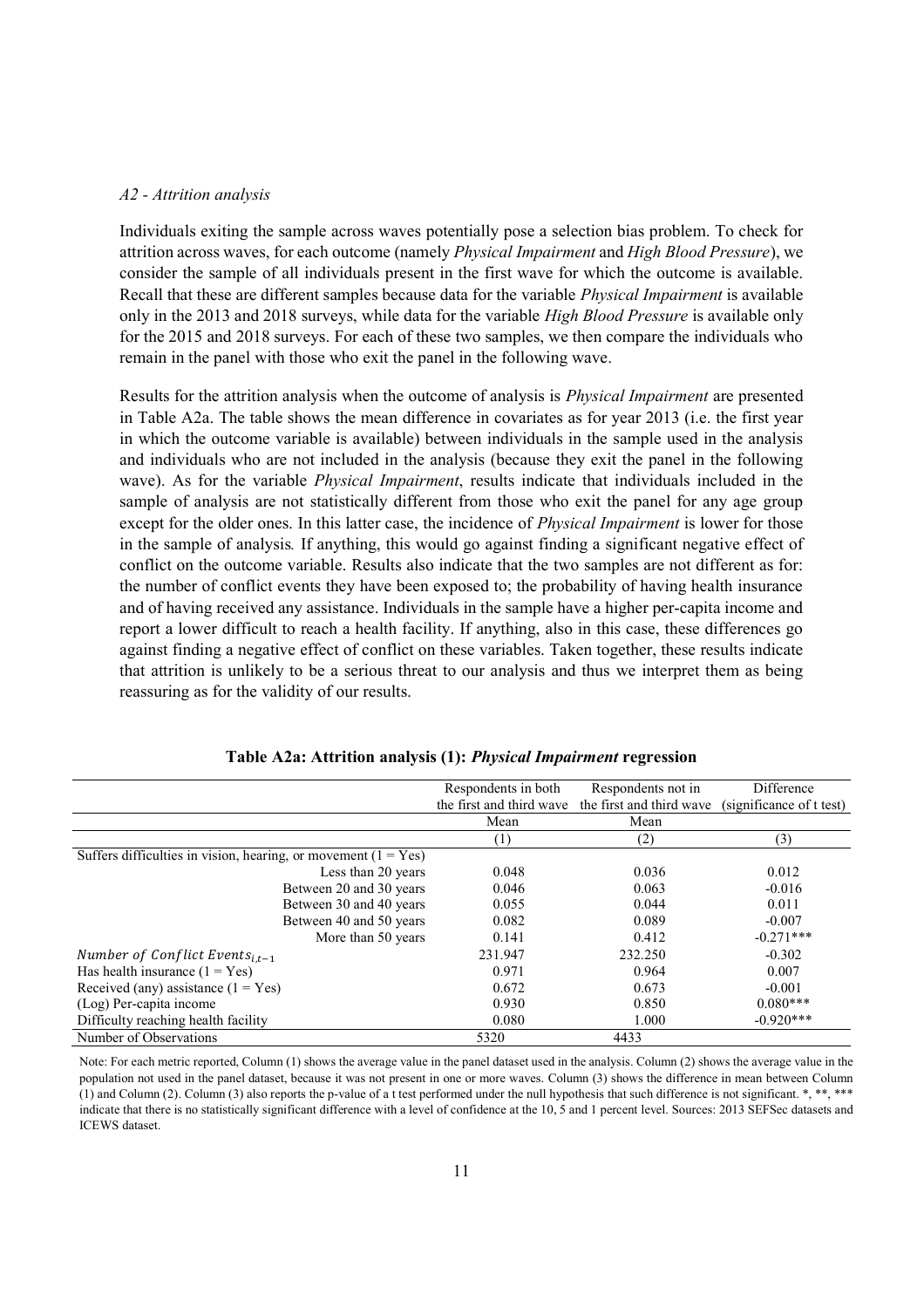Results for the attrition analysis when the outcome of analysis is *High Blood Pressure* are presented in Table A2b. The table shows the mean difference in covariates in year 2015 (i.e. the first year in which the outcome variable is available) between individuals in the sample used in the analysis and individuals who are not included in the analysis (because they exit the panel in the following wave). As for the variable *High Blood Pressure*, results indicate that the two samples are not statistically different for any age group but for the older ones, for which the incidence of *High Blood Pressure* is lower for those in the sample of analysis*.* Also in this case, if anything, this would go against finding a significant effect of conflict on the outcome variable. Results also indicate the two samples are not different as for: the number of conflict events they have been exposed to; the probability of having health insurance and having received any assistance. Taken together, these findings indicate that attrition is unlikely to be a serious threat for our analysis and thus we interpret them as being reassuring as for the validity of our results.

|                                              | Respondents in both | Respondents not in                                | Difference               |
|----------------------------------------------|---------------------|---------------------------------------------------|--------------------------|
|                                              |                     | the first and third wave the first and third wave | (significance of t test) |
|                                              | Mean                | Mean                                              |                          |
|                                              | (1)                 | (2)                                               | (3)                      |
| Suffers from high blood pressure $(1 = Yes)$ |                     |                                                   |                          |
| Less than 20 years                           | 0.000               | 0.001                                             | $-0.001$                 |
| Between 20 and 30 years                      | 0.005               | 0.002                                             | 0.002                    |
| Between 30 and 40 years                      | 0.057               | 0.047                                             | 0.001                    |
| Between 40 and 50 years                      | 0.148               | 0.109                                             | 0.038                    |
| More than 50 years                           | 0.354               | 0.500                                             | $-0.146***$              |
| Number of Conflict Events <sub>i.t-1</sub>   | 1651.916            | 1647.594                                          | 4.322                    |
| Has health insurance $(1 = Yes)$             | 0.950               | 0.949                                             | 0.001                    |
| Received (any) assistance $(1 = Yes)$        | 0.672               | 0.673                                             | $-0.001$                 |
| Number of Observations                       | 5320                | 4433                                              |                          |

# **Table A2b: Attrition analysis (2):** *High Blood Pressure* **regression**

Note: For each metric reported, Column (1) shows the average value in the panel dataset used in the analysis. Column (2) shows the average value in the population not used in the panel dataset, because it was not present in one or more waves. Column (3) shows the difference in mean between Column (1) and Column (2). Column (3) also reports the p-value of a t test performed under the null hypothesis that such difference is not significant. \*, \*\*, \*\*\* indicate that there is no statistically significant difference with a level of confidence at the 10, 5 and 1 percent level. Sources: 2015 SEFSec datasets and ICEWS dataset.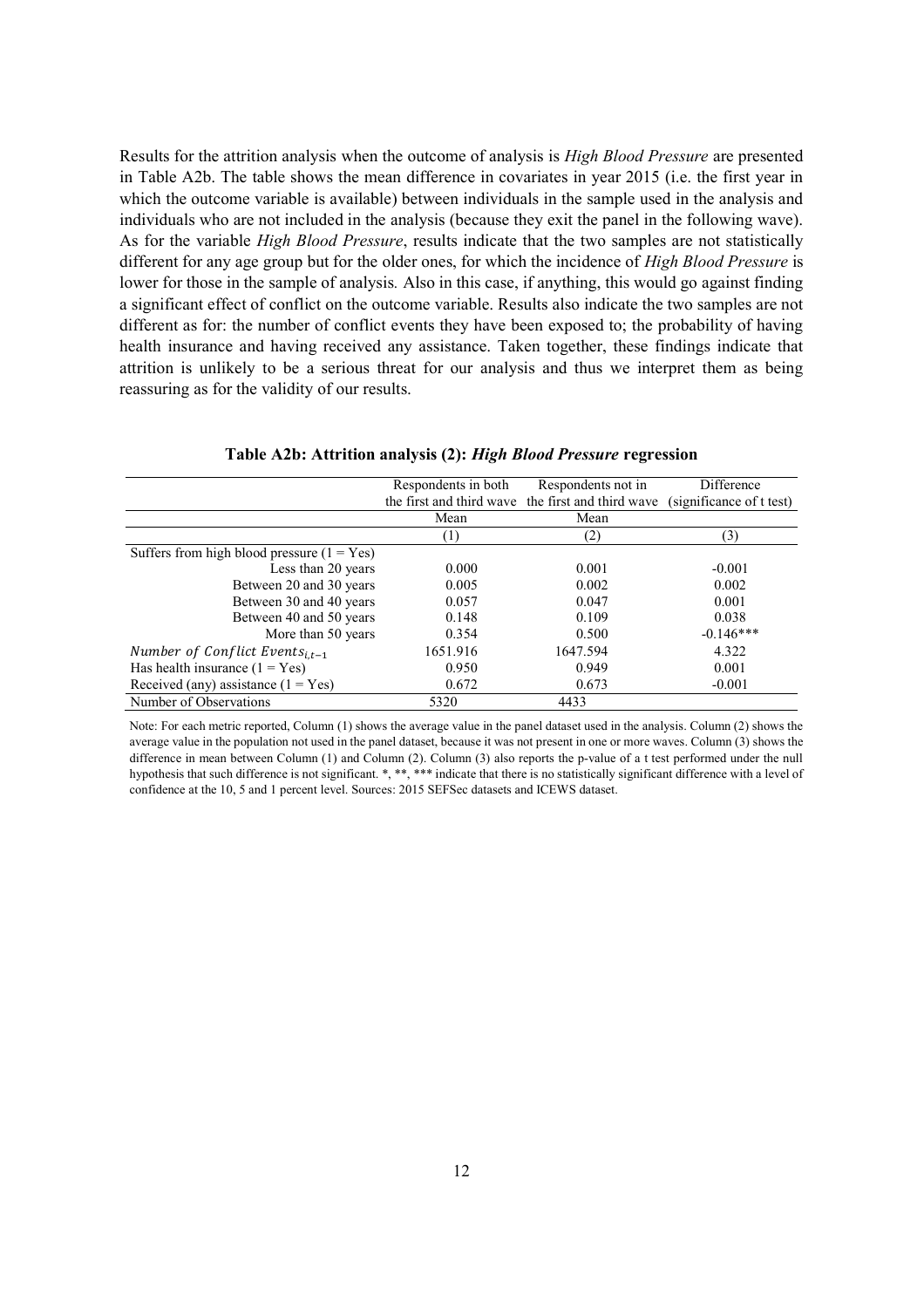#### *A3 - List of conflict-related events included in the measure of conflict intensity*

As discussed in Section 2 and 3, our proxy for the individual-level conflict exposure is given by Number of Conflict Events<sub>10km (i,t-1)</sub> which is constructed as the sum of all the conflict-related violent events which occurred in the 10 km radius from the place of living of the individual during the 12 months before the date of the interview. The events are identified using the ICEWS dataset. The ICEWS dataset collects geo-localized information from international, national, and local news publishers to record any interaction (i.e., both cooperative or hostile actions) occurred between sociopolitical actors (i.e. individuals, groups, sectors, and nation states). Each entry provides information on the source and target of each interaction and its localization. Among all the events recorded in the ICEWS dataset, we select those which can be considered conflict-related violent events. We show them in Table A3.

**Table A3 Events in the ICEWS dataset used to construct the variable** 

| <b>ICEWS</b>                         |                                                                     |
|--------------------------------------|---------------------------------------------------------------------|
| Identification Code Event definition |                                                                     |
| 173                                  | Arrest, detain, or charge with legal action                         |
| 181                                  | Abduct, hijack, or take hostage                                     |
| 182                                  | Physically assault, not specified below                             |
| 183                                  | Conduct suicide, car, or other non-military bombing, not spec below |
| 184                                  | Carry out suicide bombing                                           |
| 190                                  | Use conventional military force, not specified below                |
| 193                                  | Fight with small arms and light weapons                             |
| 194                                  | Fight with artillery and tanks                                      |

Source: ICEWS Dataset

http://data.nber.org/ens/feldstein/NBER%20Sources/ENS%20Conference%20Sources/2016/Predicting%20Conflict%20 Via%20Machine%20Learning/ICEWS%20(Lockheed%20Martin)/Coded%20Event%20Data/CAMEO.CDB.09b5.pdf